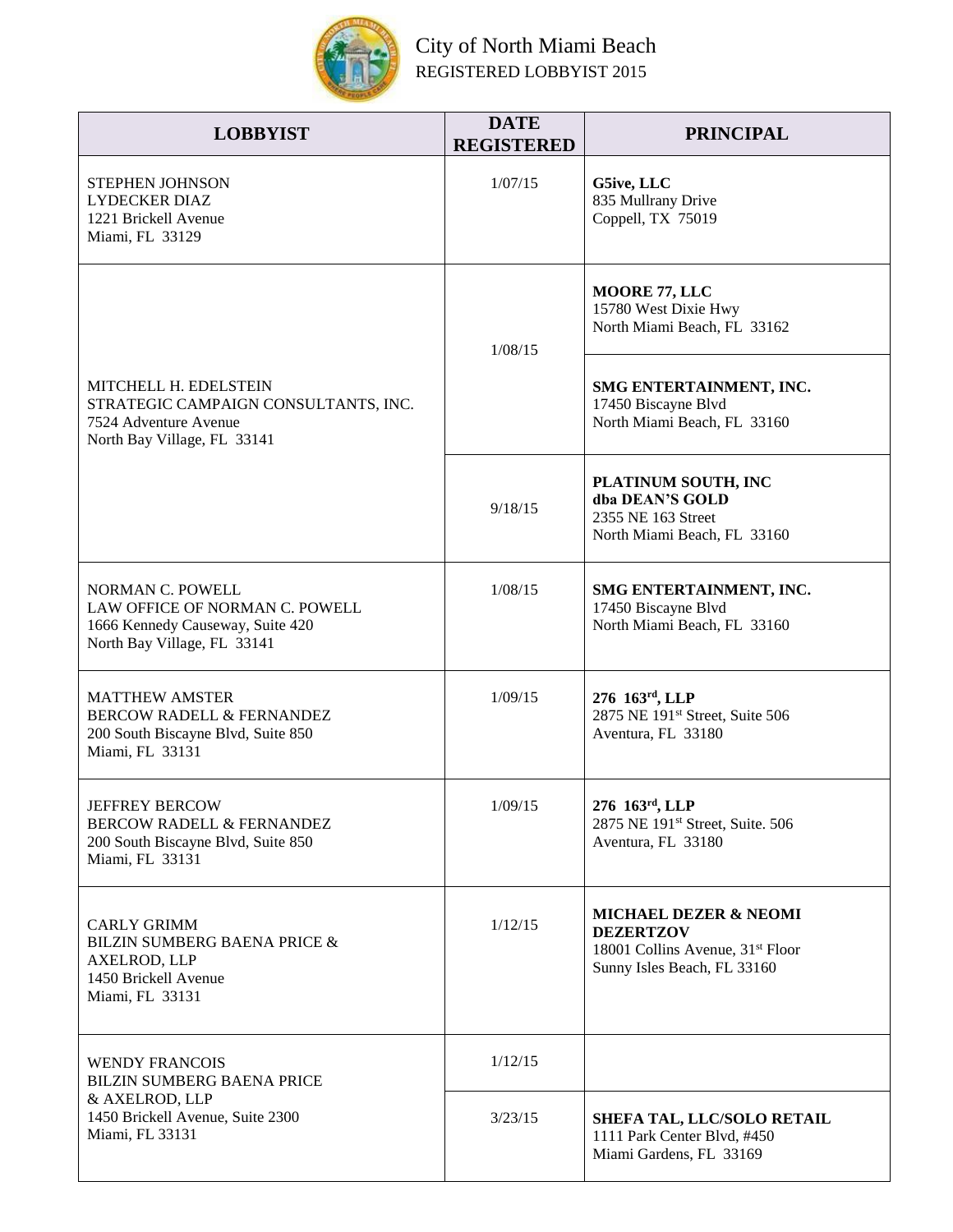| <b>LOBBYIST</b>                                                                                                                       | <b>DATE</b><br><b>REGISTERED</b> | <b>PRINCIPAL</b>                                                                                                                                                                              |
|---------------------------------------------------------------------------------------------------------------------------------------|----------------------------------|-----------------------------------------------------------------------------------------------------------------------------------------------------------------------------------------------|
|                                                                                                                                       | 8/24/15                          | <b>MICHAEL DEZER &amp; NEOMI</b><br><b>DEZERTZOV</b><br>18001 Collins Avenue, 31 <sup>st</sup> Floor<br>Sunny Isles Beach, FL 33160                                                           |
| <b>STANLEY B. PRICE</b><br><b>BILZIN SUMBERG BAENA PRICE</b><br>& AXELROD, LLP<br>1450 Brickell Avenue, Suite 2300<br>Miami, FL 33131 | 1/12/15                          | <b>MICHAEL DEZER &amp; NEOMI</b><br><b>DEZERTZOV</b><br>18001 Collins Avenue, 31 <sup>st</sup> Floor<br>Sunny Isles Beach, FL 33160                                                           |
|                                                                                                                                       | 1/20/15                          | MOORE 77, LLC<br>15780 West Dixie Hwy<br>North Miami Beach, FL 33162                                                                                                                          |
|                                                                                                                                       | 3/12/15                          | (Revised $4/10/15$ )<br>EASTPORT STORAGE CENTERS, LLC;<br><b>WESTPORT PROPERTIES, INC.;</b><br>WESTPORT NORTH MIAMI BEACH<br>STORAGE, LLC<br>2201 DuPont Drive, Suite 700<br>Irvine, CA 92612 |
|                                                                                                                                       | 8/24/15                          | <b>MICHAEL DEZER &amp; NEOMI</b><br><b>DEZERTZOV</b><br>18001 Collins Avenue, 31 <sup>st</sup> Floor<br>Sunny Isles Beach, FL 33160                                                           |
|                                                                                                                                       | 9/8/15                           | PRIVE LAND BANKING, LLC<br>19950 W Country Club Drive, Suite 903<br>Aventura, FL 33180                                                                                                        |
|                                                                                                                                       | 9/15/15                          | STELLAR ZAHAV, LLC<br>2700 W. Cypress Creek Road, Suite D-118<br>Fort Lauderdale, FL 33309                                                                                                    |
| <b>BRIAN S. ADLER</b><br><b>BILZIN SUMBERG BAENA PRICE</b><br>& AXELROD, LLP<br>1450 Brickell Avenue, Suite 2300<br>Miami, FL 33131   | 1/12/15                          | SHEFA TAL, LLC/SOLO RETAIL AND<br><b>OFFICE COMPLEX</b><br>1111 Park Center Blvd, #450<br>Miami Gardens, FL 33169                                                                             |
|                                                                                                                                       |                                  | <b>MICHAEL DEZER &amp; NEOMI</b><br><b>DEZERTZOV</b><br>18001 Collins Avenue, 31 <sup>st</sup> Floor<br>Sunny Isles Beach, FL 33160                                                           |
|                                                                                                                                       | 1/20/15                          | MOORE 77, LLC<br>15780 West Dixie Hwy<br>North Miami Beach, Fl 33162                                                                                                                          |
|                                                                                                                                       | 3/12/15                          | (Revised $4/10/15$ )<br>EASTPORT STORAGE CENTERS, LLC;<br><b>WESTPORT PROPERTIES, INC.;</b>                                                                                                   |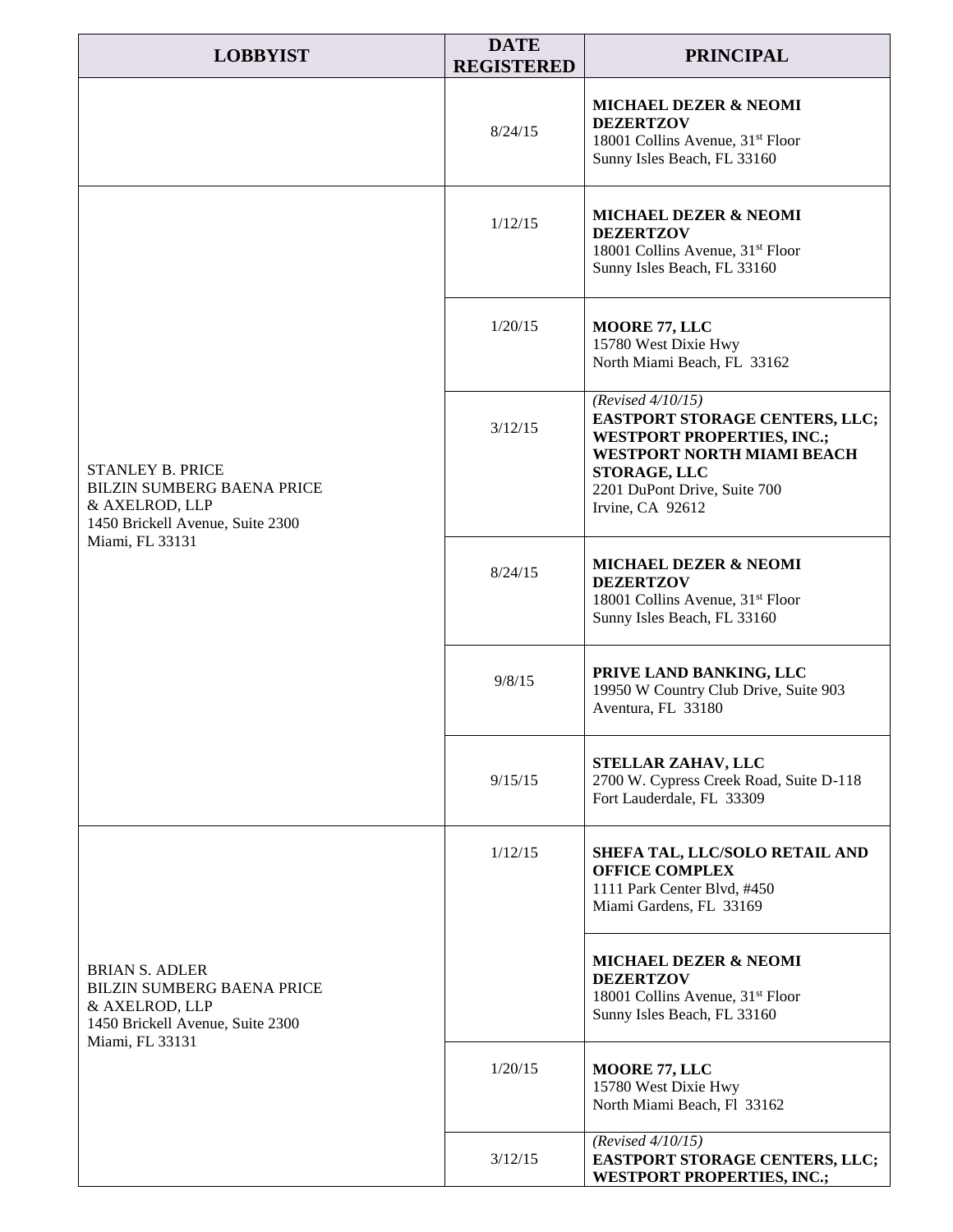| <b>LOBBYIST</b>                                                                                                                | <b>DATE</b><br><b>REGISTERED</b> | <b>PRINCIPAL</b>                                                                                                            |
|--------------------------------------------------------------------------------------------------------------------------------|----------------------------------|-----------------------------------------------------------------------------------------------------------------------------|
|                                                                                                                                |                                  | <b>WESTPORT NORTH MIAMI BEACH</b><br>STORAGE, LLC<br>2201 DuPont Drive, Suite700<br>Irvine, CA 92612                        |
|                                                                                                                                | 9/8/15                           | PRIVE LAND BANKING, LLC<br>19950 W Country Club Drive, Suite 903<br>Aventura, FL 33180                                      |
| <b>MICHAEL R. GOLDSTEIN</b><br>THE GOLDSTEIN ENVIRONMENTAL<br>LAW FIRM, P.A.<br>1 SE 3rd Avenue, Suite 2120<br>Miami, FL 33131 | 1/20/15                          | <b>MOORE 77, LLC</b><br>15780 West Dixie Hwy<br>North Miami Beach, Fl 33162                                                 |
| <b>JASON P. NEAL</b><br>WASTE MANAGEMENT INC.<br>OF FLORIDA<br>3401 NW 110 <sup>th</sup> Street<br>Miami, FL 33167             | 1/21/15                          | WASTE MANAGEMENT INC.<br><b>OF FLORIDA</b><br>3401 NW 110th Street<br>Miami, FL 33167                                       |
| JAVIER L. VAZQUEZ<br>BERGER SINGERMAN, LLP<br>1450 Brickell Avenue, Suite 1900<br>Miami, FL 33131                              | 1/30/15                          |                                                                                                                             |
|                                                                                                                                | 6/24/15                          | <b>OLETA PARTNERS LLC</b><br>40 West 51 <sup>st</sup> Street, 23 <sup>rd</sup> Floor<br>New York, NY 10019                  |
| <b>KEITH DONNER</b><br>CAYDONN PUBLIC AFFAIRS, LLC<br>7525 SW 54th Court<br>Miami, FL 33147                                    | 1/30/15                          | DEZER INTRACOASTAL MALL, LLC<br>1800 Collins Avenue, 31 <sup>st</sup> Floor<br>Sunny Isles Beach, FL 33160                  |
| RULUX "RINGO" CAYARD<br>CAYDONN PUBLIC AFFAIRS, LLC<br>7525 SW 54th Court<br>Miami, FL 33147                                   | 1/30/15                          | DEZER INTRACOASTAL MALL, LLC<br>1800 Collins Avenue, 31 <sup>st</sup> Floor<br>Sunny Isles Beach, FL 33160                  |
| <b>FRANK WOLLAND</b><br>LAW OFFICE OF FRANK WOLLAND<br>12865 West Dixie Hwy<br>Miami, FL 33161                                 | 2/3/15                           | AVENTURA PLAZA, INC.<br>1800 NE 168 Street, #200<br>North Miami Beach, Fl 33162                                             |
| <b>SHIRLEY GIBSON</b><br>WORLDWIDE SYSTEMS GROUP, LLC<br>251 NW 196 Street<br>Miami Gardens, FL 33169                          | 2/5/15                           | <b>HCT CERTIFIED PUBLIC</b><br><b>ACCOUNTANTS &amp; CONSULTING, LLC</b><br>3816 Hollywood Blvd, #203<br>Hollywood, FL 33021 |
| RONALD L. BOOK<br>RONALD L. BOOK, P.A.                                                                                         | 2/9/15                           | <b>DOLPHIN TOWING</b><br>1491 NE 130 Street<br>North Miami, FL 33161                                                        |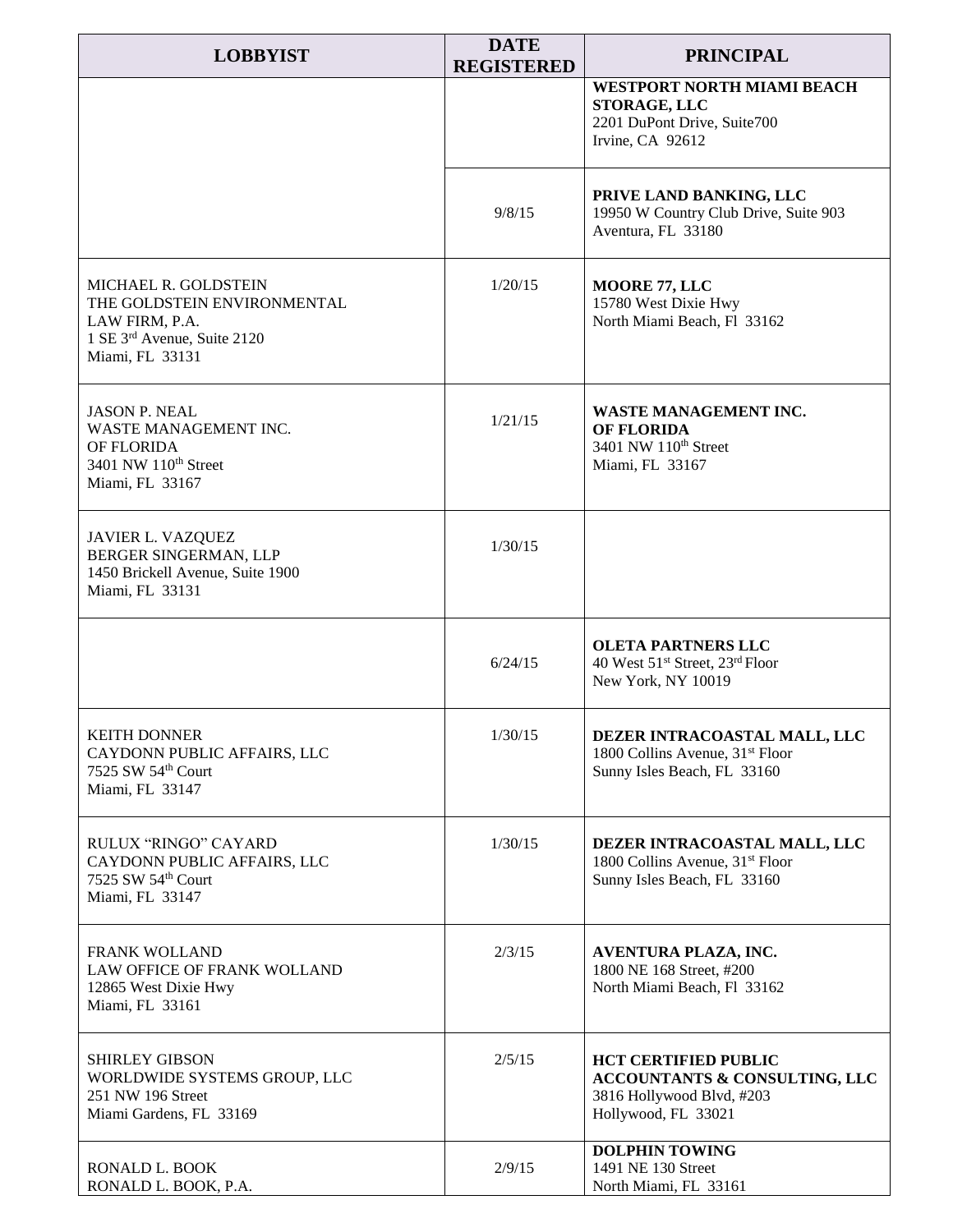| <b>LOBBYIST</b>                                                                                                          | <b>DATE</b><br><b>REGISTERED</b> | <b>PRINCIPAL</b>                                                                                      |
|--------------------------------------------------------------------------------------------------------------------------|----------------------------------|-------------------------------------------------------------------------------------------------------|
| 18851 NE 29th Avenue, Suite 1010<br>Aventura, FL 33180                                                                   |                                  |                                                                                                       |
| KELLY C. MALLETTE<br>RONALD L. BOOK, P.A.<br>18851 NE 29th Avenue, Suite 1010<br>Aventura, FL 33180                      | 2/9/15                           | <b>DOLPHIN TOWING</b><br>1491 NE 130 Street<br>North Miami, FL 33161                                  |
| JOSEPH G. GOLDSTEIN<br>HOLLAND & KNIGHT, LLP<br>701 Brickell Avenue, Suite 3300<br>Miami, FL 33131                       | 3/17/15                          | <b>TARGET CORPORATION</b><br>1000 Nicollet Mall TPS-3155                                              |
| <b>ALAN S. KRISCHER</b><br>HOLLAND & KNIGHT, LLP<br>701 Brickell Avenue, Suite 3300<br>Miami, FL 33131                   | 3/17/15                          | <b>TARGET CORPORATION</b><br>1000 Nicollet Mall TPS-3155                                              |
| TRACY R. SLAVENS<br>HOLLAND & KNIGHT, LLP<br>701 Brickell Avenue, Suite 3300<br>Miami, FL 33131                          | 3/17/15                          | <b>TARGET CORPORATION</b><br>1000 Nicollet Mall TPS-3155                                              |
| MICHAEL J. SNYDER<br>MICHAEL J. SNYDER & ASSOCIATES, PA<br>4000 Hollywood Blvd, Suite 455-S<br>Hollywood, FL 33021       | 3/23/15                          | SPORTS ADVISORY CONSULTANTS,<br><b>INC</b><br>2367 S. Parkview Drive<br>Hallandale, FL 33009          |
| JOSEPH G. GOLDSTEIN<br>HOLLAND & KNIGHT LLP<br>701 Brickell Avenue, Suite 3300<br>Miami, FL 33131                        | 5/14/15                          | <b>EDGEWOOD INVESTMENT</b><br>PARTNERS, LLC<br>7307 NW 122 <sup>nd</sup> Avenue<br>Parkland, FL 33076 |
| <b>TRACEY R. SLAVENS</b><br><b>HOLLAND &amp; KNIGHT LLP</b><br>701 Brickell Avenue, Suite 3300<br>Miami, FL 33131        | 5/14/15                          | <b>EDGEWOOD INVESTMENT</b><br>PARTNERS, LLC<br>7307 NW 122 <sup>nd</sup> Avenue<br>Parkland, FL 33076 |
| <b>JOSE K. FUENTES</b><br><b>BECKER &amp; POLIAKOFF P.A.</b><br>121 Alhambra Plaza, 10th Floor<br>Coral Gables, FL 33134 | 5/27/15                          | YGRENE ENERGY FUND FLORIDA,<br><b>LLC</b><br>3390 Mary Street, Suite 124<br>Miami, FL 33133           |
| <b>JOSE BERMUDEZ</b><br><b>BECKER &amp; POLIAKOFF P.A.</b><br>121 Alhambra Plaza, 10th Floor<br>Coral Gables, FL 33134   | 5/27/15                          | YGRENE ENERGY FUND FLORIDA,<br><b>LLC</b><br>3390 Mary Street, Suite 124<br>Miami, FL 33133           |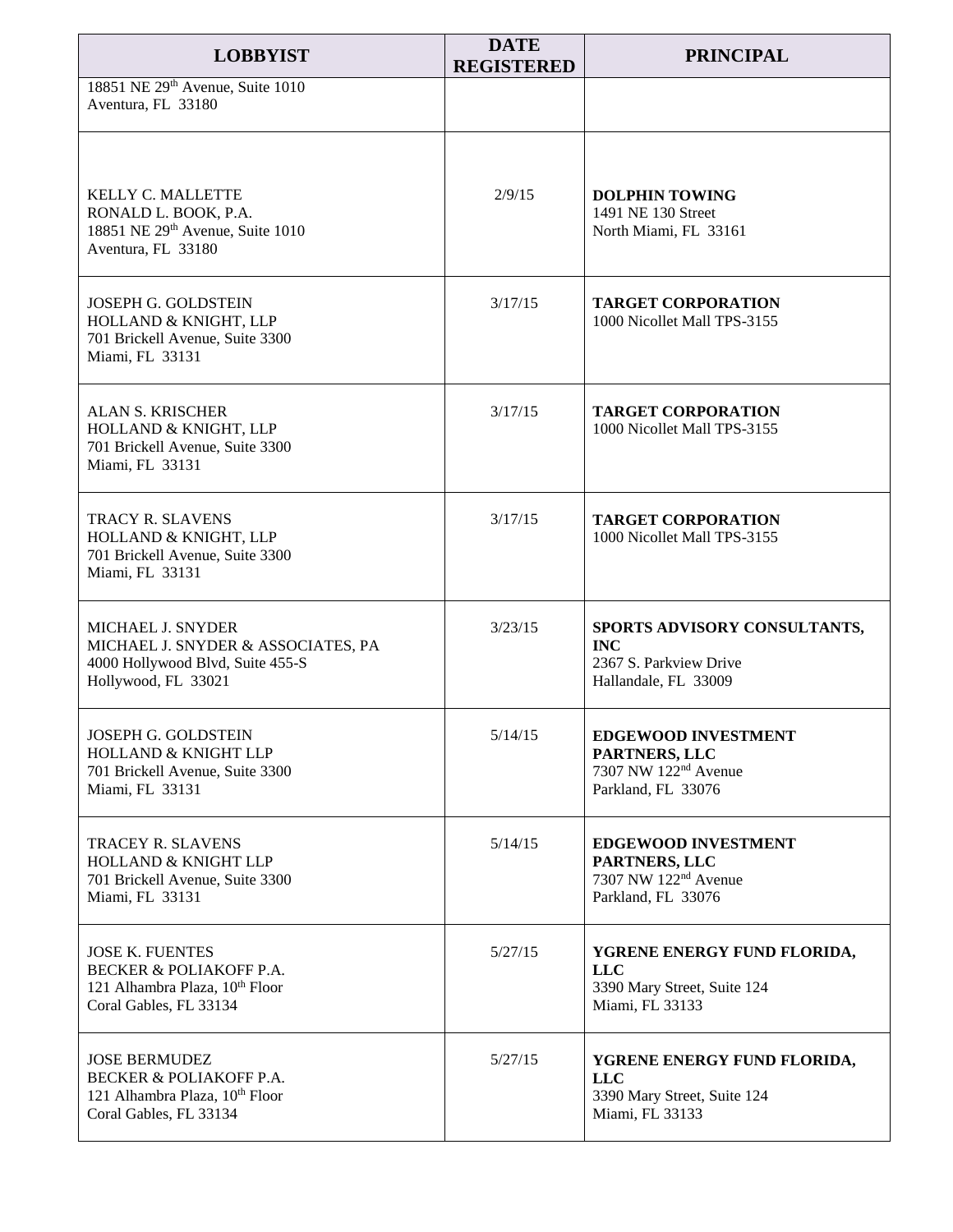| <b>LOBBYIST</b>                                                                                                                                      | <b>DATE</b><br><b>REGISTERED</b> | <b>PRINCIPAL</b>                                                                                                                                                                          |
|------------------------------------------------------------------------------------------------------------------------------------------------------|----------------------------------|-------------------------------------------------------------------------------------------------------------------------------------------------------------------------------------------|
| <b>OSCAR BELLO</b><br><b>LAYNE</b><br>1117 NW 55 <sup>th</sup> Street<br>Fort Lauderdale, FL 33309                                                   | 5/29/15                          | <b>LAYNE</b><br>1117 NW 55 <sup>th</sup> Street<br>Fort Lauderdale, FL 33309                                                                                                              |
| <b>TIMOTHY RIERA-GOMEZ</b><br><b>FLORIDIAN PARTNERS</b><br>235 Catalonia Avenue<br>Coral Gables, FL 33134                                            | 5/29/15                          | <b>LAYNE</b><br>1117 NW 55 <sup>th</sup> Street<br>Fort Lauderdale, FL 33309                                                                                                              |
| <b>JORGE CHAMIZO</b><br><b>FLORIDIAN PARTNERS</b><br>235 Catalonia Avenue<br>Coral Gables, FL 33134                                                  | 5/29/15                          | <b>LAYNE</b><br>1117 NW 55 <sup>th</sup> Street<br>Fort Lauderdale, FL 33309                                                                                                              |
| <b>CLIFFORD SCHULMAN</b><br>WEISS SEROTA HELFMAN COLE & BIERMAN,<br>P.L.<br>2525 Ponce de Leon Blvd., Suite 700<br>Coral Gables, FL 33134            | 6/11/15                          | <b>BISCAYNE OFFICE CENTER, LLC</b><br>2875 NE 191 <sup>st</sup> Street, Suite 801<br>Aventura, FL 33180                                                                                   |
| ALFREDO L. GONZALEZ<br><b>GENOVESE JOBLOVE &amp; BATISTA</b><br>100 SE 2 <sup>nd</sup> Street, 44 <sup>th</sup> Floor<br>Miami, FL 33131             | 7/8/15                           | WASTE MANAGEMENT INC. OF<br><b>FLORIDA</b><br>3041 NW 110 <sup>th</sup> Street<br>Miami, FL 33167                                                                                         |
| CARTER N. MCDOWELL<br><b>BILZIN SUMBERG BAENA PRICE &amp;</b><br>AXELORD, LLP<br>1450 Brickell Avenue, 23rd Floor<br>Miami, FL 33131                 | 8/10/15                          | <b>EASTPORT STORAGE CENTERS, LLC;</b><br><b>WESTPORT PROPERTIES, INC.;</b><br><b>WESTPORT NORTH MIAMI BEACH</b><br><b>STORAGE, LLC</b><br>2201 DuPont Drive, Suite700<br>Irvine, CA 92612 |
|                                                                                                                                                      | 9/8/15                           | PRIVE LAND BANKING, LLC<br>19950 W Country Club Drive, Suite 903<br>Aventura, FL 33180                                                                                                    |
| <b>JAVIER E. FERNANDEZ</b><br>STEARNS WEAVER MILLER WEISSLER<br>ALJADEFF & SITTERSON, P.A.<br>150 West Flagler Street, Suite 2200<br>Miami, FL 33130 | 8/24/15                          | AVENTURA PROPERTY HOLDINGS,<br><b>LLC</b><br>3850 Bird Road<br>Miami, FL 33146                                                                                                            |
| <b>JERRY B. PROCTOR</b><br><b>BILZIN SUMBERG BAENA PRICE</b><br>& AXELROD, LLP<br>1450 Brickell Avenue, Suite 2300<br>Miami, FL 33131                | 8/24/15                          | <b>MICHAEL DEZER &amp; NEOMI</b><br><b>DEZERTZOV</b><br>18001 Collins Avenue, 31 <sup>st</sup> Floor<br>Sunny Isles Beach, FL 33160                                                       |